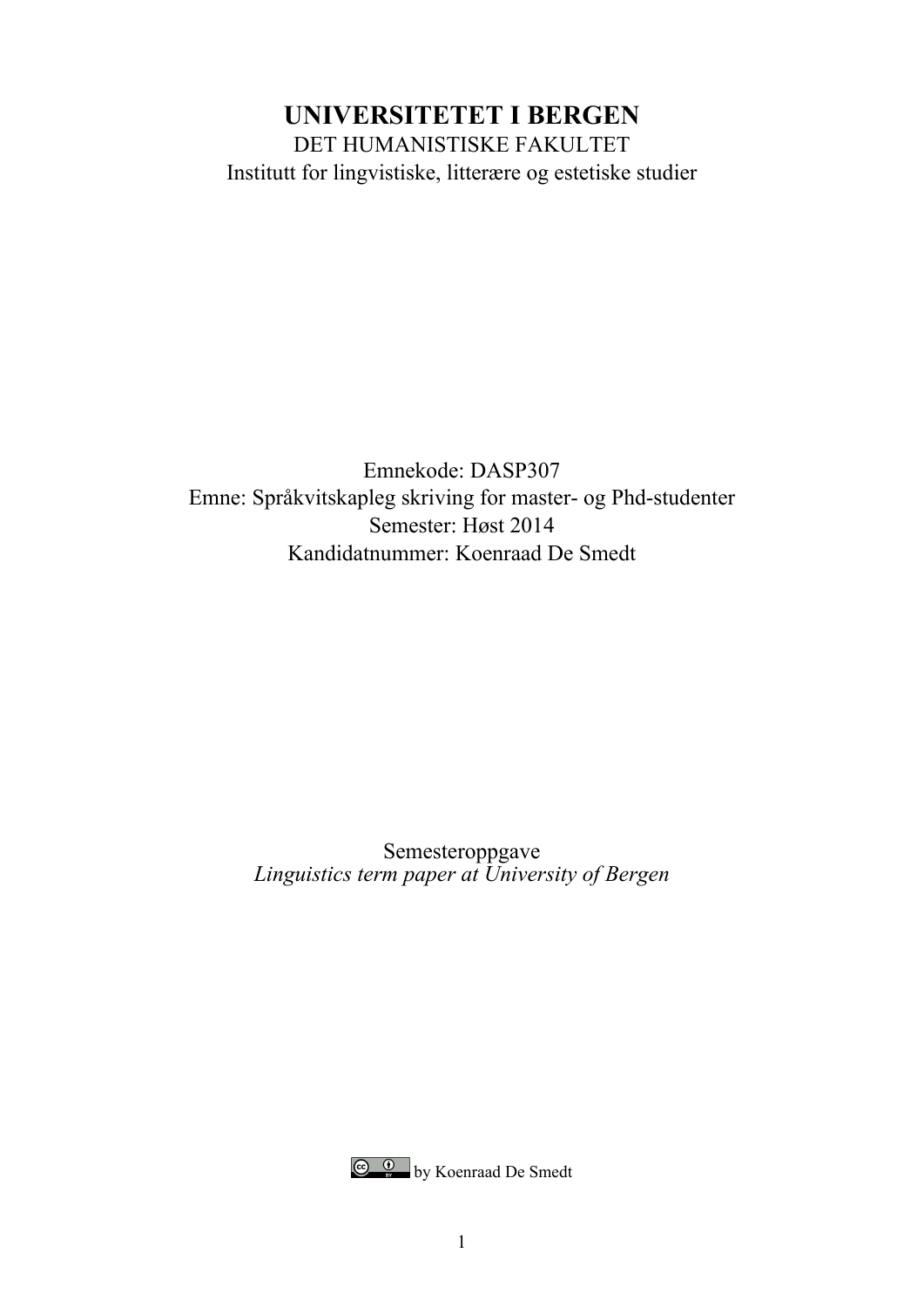# Linguistics term paper at University of Bergen

Koenraad De Smedt

November 11, 2014

#### **Abstract**

Write your summary here. This template is provided for term papers in the Linguistics and Computational Linguistics programs at the University of Bergen, Norway. Term papers must be handed in as PDF files.

#### **1 Problem and hypothesis**

Start your main text here. Add more sections as needed. In the first section of a paper it is appropriate to describe the area of research, the research problem to be solved and why it is important, the hypothesis and the expected outcome.

Provide examples when appropriate. Examples (1) and (2) illustrate the inclusion of lines with glosses. Figure 1 illustrates how a tree structure can be drawn.

- (1) Dit is een Nederlands voorbeeld-je. This is a Dutch example-DIM 'This is [a](#page-2-0) small example in Dutch.'
- (2) Dette er det norske This is the Norwegian example.DEF eksemplet. 'This is the Norwegian example.'

#### **2 Data and Method**

It is often appropriate to devote a section to the description of the data and the method used. This section could, for instance, describe corpus materials, lexical data, questionnaires, machine learning programs, or other data sources, methods and tools which you have used for your paper. Be specific. If you search in a corpus, for instance, specify which corpus was consulted on which site, and give your exact search expressions. Provide datasets, questionnaires or other materials in the appendices if they are larger than about a page. Materials spanning more than five pages or encoded in other ways than plain text should preferably not be included in the PDF, but can be put in a ZIP or RAR archive together with the main file.

Include relevant references to related work (Van Dongen, 2012). References to web resources<sup>1</sup> can also be put in footnotes.

<sup>1</sup>Wikibooks: http://en.wikibooks.org/wiki/LaTeX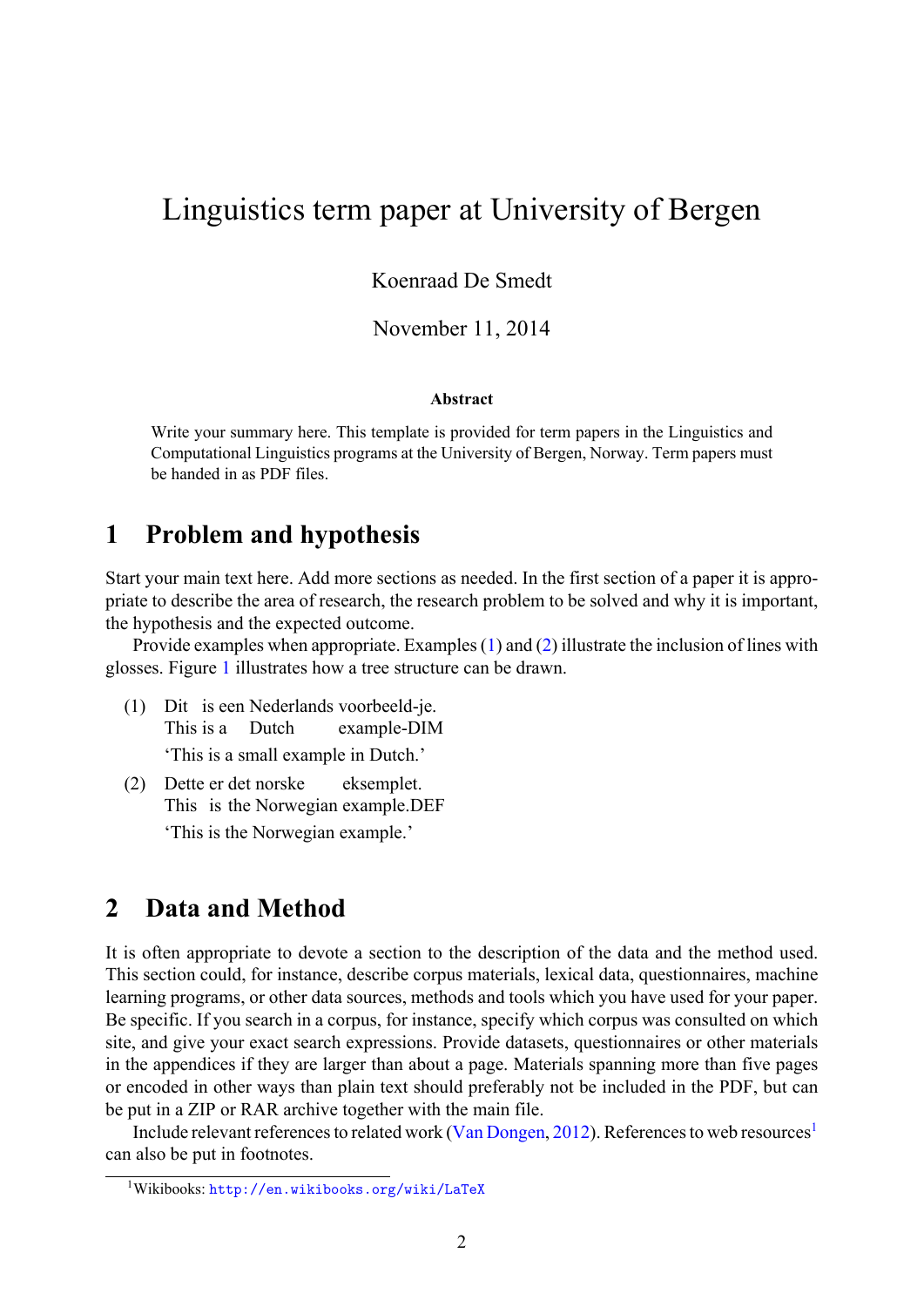

<span id="page-2-0"></span>Figure 1: An example tree drawn from labeled bracketing using the *synttree* package.

### **3 Results**

This section could describe the results obtained from the research. Present quantitative results in tables and/or graphs, as illustrated in Table 1 and Figure 2.

|          | boys  | girls  |
|----------|-------|--------|
| crap     | 94.79 | 55.99  |
| bloke    | 54.88 | 31.22  |
| music    | 92.80 | 57.06  |
| cool     | 54.88 | 25.84  |
| football | 39.91 | 12.92  |
| heat     | 64.86 | 32.30  |
| phone    | 59.87 | 128.12 |
| cat      | 11.97 | 38.76  |
| love     | 57.87 | 143.20 |
| clothes  | 21.95 | 47.37  |
| model    | 2.00  | 15.07  |
| kiss     | 9.98  | 36.61  |

<span id="page-2-1"></span>Table 1: Normalized frequencies for boys and girls

#### **4 Discussion and conclusion**

The last section normally attempts to interpret the results and investigates if the results confirm or reject the initial hypothesis formulated in section 1. The conclusion summarizes which new knowledge is obtained, and possibly what it can be used for. It also discusses to what extent the outcomes are uncertain or of a limited scope.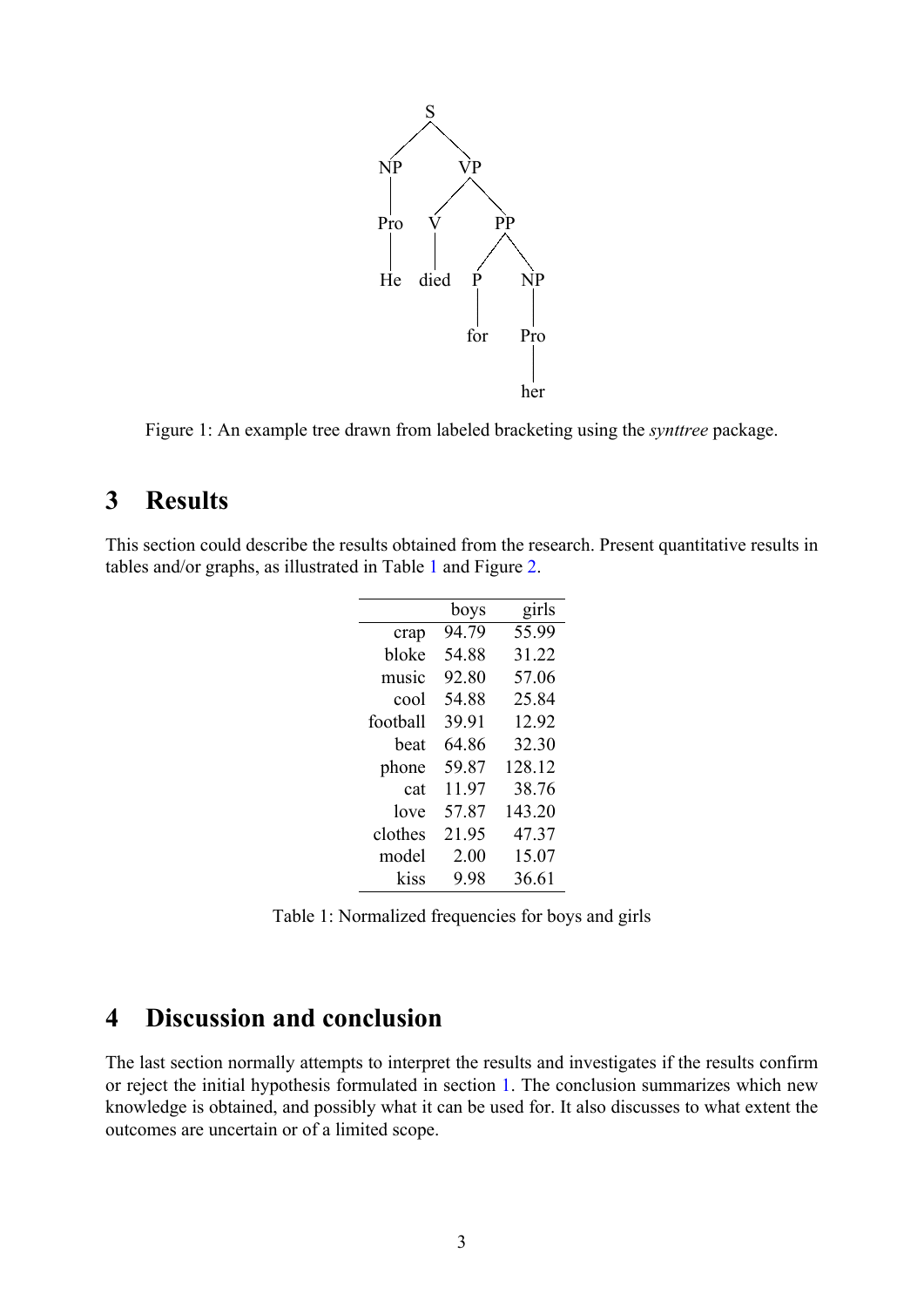

<span id="page-3-0"></span>Figure 2: Normalized frequencies, pairwise

## **References**

Van Dongen, M. (2012). *LaTeX and Friends*. Springer.

# **A Frequency list exclusive of hapax legomena**

This is an example appendix showing how raw data can be included from a separate file.

- 929 askeskyen 244 askesky 114 askefast 86 askeskyene 73 askeskyer 63 askefaste 32 askekaoset 30 askepartikler 26 askeproblemene 22 askekrisen 20 askekonsentrasjon 19 askefritt 18 askespredningen 18 askeskyens 17 askesituasjonen 16 asketrøbbel 16 askelaget 15 askeproblemer 15 askepartiklene 15 askefri 14 askelag 11 asketeppet 11 askestøv 10 asketrøbbelet 10 askeskya 9 askestansen 9 askekonsentrasjoner 8 askespredning 8 askenedfall 7 askeutslippet
- 7 askeprognosene
- 7 askeproduksjonen
- 7 askekaos
- 6 askeutsatte
- 6 asketap
- 6 askestøvet
- 6 askestrålen
- 6 askestoppen
- 6 askestans
- 6 askenedfallet
- 6 askebølge
- 6 aske-krisepakke
- 5 askevarsel
- 5 askestrømmen
- 5 askeregnet